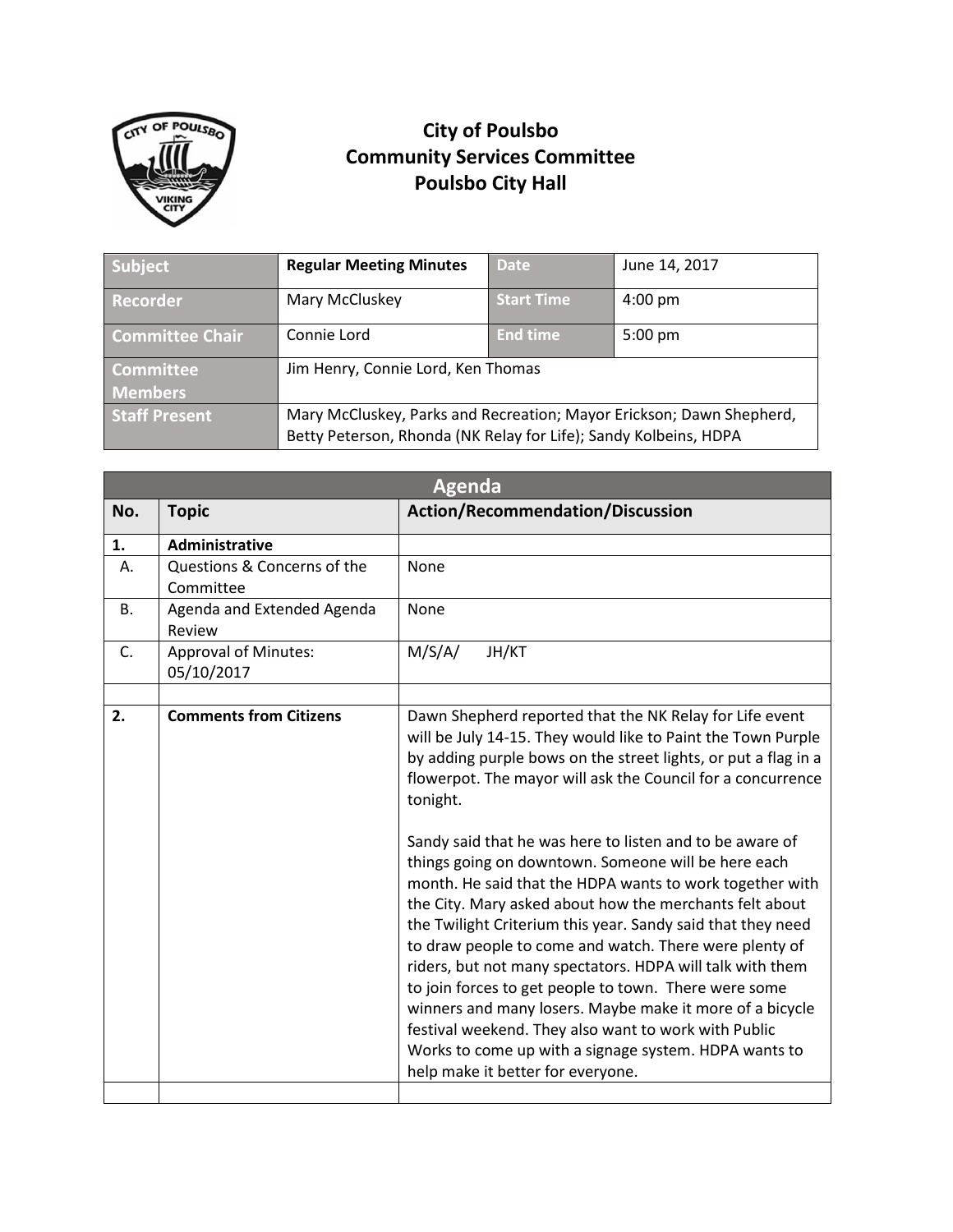| 3. | <b>Agenda items</b>             |                                                                                                                 |
|----|---------------------------------|-----------------------------------------------------------------------------------------------------------------|
| А. | Special Events: Poulsbo Half    | Poulsbo Half Marathon: Mary reported that a new                                                                 |
|    | Marathon; Lokalfest. Tattoos    | organization has taken over this event. They will not be                                                        |
|    | <b>Cure Cancer</b>              | doing the full marathon this first year, and will reassess for                                                  |
|    |                                 | next year. This event will be Sunday, October 15. They                                                          |
|    |                                 | asked for Waterfront Park, but with the park under                                                              |
|    |                                 | construction, we need to work out something else.                                                               |
|    |                                 | Lokalfest: This Volunteer Appreciation event will be                                                            |
|    |                                 | Saturday, September 9. Sandy said that it will be replacing                                                     |
|    |                                 | the street dance. KPLU will do on-location activities                                                           |
|    |                                 | including a Jazz School competition. Local favorite Lemolo                                                      |
|    |                                 | will be the headliner. Special event permit recommended<br>by the committee                                     |
|    |                                 | Tattoos Cure Cancer: This family friendly event benefitting                                                     |
|    |                                 | Seattle Children's Hospital will be Saturday, June 24 from 3-                                                   |
|    |                                 | 7 pm. Activities in the waterfront park will include games,                                                     |
|    |                                 | music, food and fun. CSC recommended approval (KT/JH).                                                          |
| В. | Martha & Mary Bus Repairs       | Mary reported that the Martha and Mary bus has some                                                             |
|    |                                 | recent bumper damage on the back end. None of the                                                               |
|    |                                 | drivers experienced a collision, so it was determined that it                                                   |
|    |                                 | was probably a hit and run. Parks and Rec does use the bus                                                      |
|    |                                 | quite often (weekly), and M&M felt that it the damage                                                           |
|    |                                 | happened "under our watch". Mary and the Mayor agreed,                                                          |
|    |                                 | and because we want to continue this great partnership,                                                         |
|    |                                 | we should go ahead and pay for repairs. The estimate is                                                         |
|    |                                 | \$4300 from John's Auto Body. Mary did find another auto                                                        |
|    |                                 | shop that would do repairs of this magnitude, but it was                                                        |
|    |                                 | near the Bremerton Airport, and they are about 3 months                                                         |
|    |                                 | out. It would be time consuming to get the bus to that                                                          |
|    |                                 | facility.                                                                                                       |
| C. | Vinyl Banners on Highway 305    | There was a discussion about allowing vinyl banners as an                                                       |
|    | Signboards                      | alternative to advertise in the two signboard areas on<br>Highway 305. The plywood sheets are heavy and awkward |
|    |                                 | to insert into the big frame. Mary said that she                                                                |
|    |                                 | recommends some type of pulley system where people                                                              |
|    |                                 | could easily hoist the banner up on the frame without                                                           |
|    |                                 | using a ladder. The banners would need to be a heavy                                                            |
|    |                                 | weight fabric with grommets and cuts to let the wind                                                            |
|    |                                 | through. The Mayor said that her husband Jerry is good at                                                       |
|    |                                 | these types of things, so she will ask him to take a look.                                                      |
|    |                                 |                                                                                                                 |
| 4. | <b>Department Reports: Park</b> | Waterfront Park Restrooms. Mary reported that after a                                                           |
|    | <b>Project Updates</b>          | good discussion with the Public Restroom Company                                                                |
|    |                                 | president, he recommended that we include a family                                                              |
|    |                                 | restroom instead of double sinks in each side. Mary shared                                                      |
|    |                                 | a picture of the floor plan. It also comes in a bit cheaper at                                                  |
|    |                                 | \$235k. The Mayor and CSC both liked the plan.                                                                  |